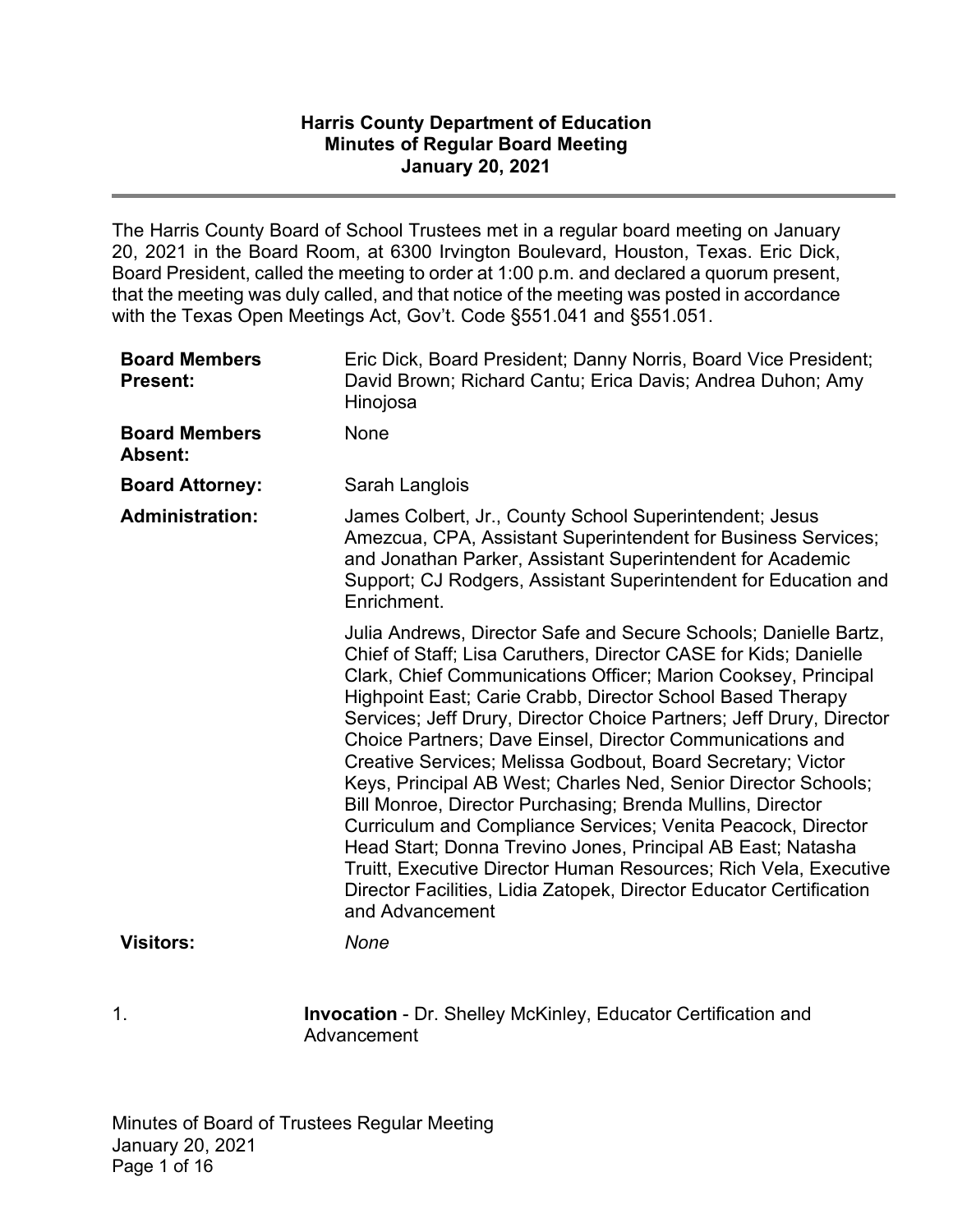- 2. **Pledge of Allegiance to the US flag**  Brenda Mullins, Schools **Division**
- 3. **Pledge of Allegiance to the Texas flag**  Brenda Mullins, Schools Division
- Pursuant to Policy BED (Local), a citizen who wishes to speak may 4. **Open Forum** - Gov't Code 551.003 (5) - Public Participation. do so by completing a participation request card available at the Board room at least 10 minutes prior to a regular Board meeting.

*No public comments were received.* 

## 5. **PUBLIC HEARING**

 *fiscal year ending August 31, 2020 was held at 1:00 p.m. A Public Hearing for the Annual Financial Management Report for the* 

*Dr. Jesus Amezcua presented the Annual Financial Management Report.* 

 *Public Hearing. No one from the public requested to address the Board during the* 

*The Public Hearing portion of the meeting adjourned at 1:11 p.m.* 

### 6. **Reports and presentations**:

- A. **Annual Update from Educator Certification and Advancement**  - Lidia Zatopek, Director
- B. **Annual Update from Schools**  Charles Ned, Senior Director
- C. **Superintendent Monthly Report**  James Colbert, Jr.

 *that there was a lot of good feedback from employees. He stated that Superintendent Colbert brought attention to a publication regarding the Houston Chronicle's Top Workplaces 2020, a copy of which was placed at each board member's desk. He stated that HCDE moved up in the rankings, ranking number 13 this year compared to number 24 last year. He addressed that on page 21 of the publication, HCDE is highlighted as one of the most improved organizations in the greater Houston area. He stated that he was proud of this recognition and proud that HCDE has a strong culture and sense of pride and*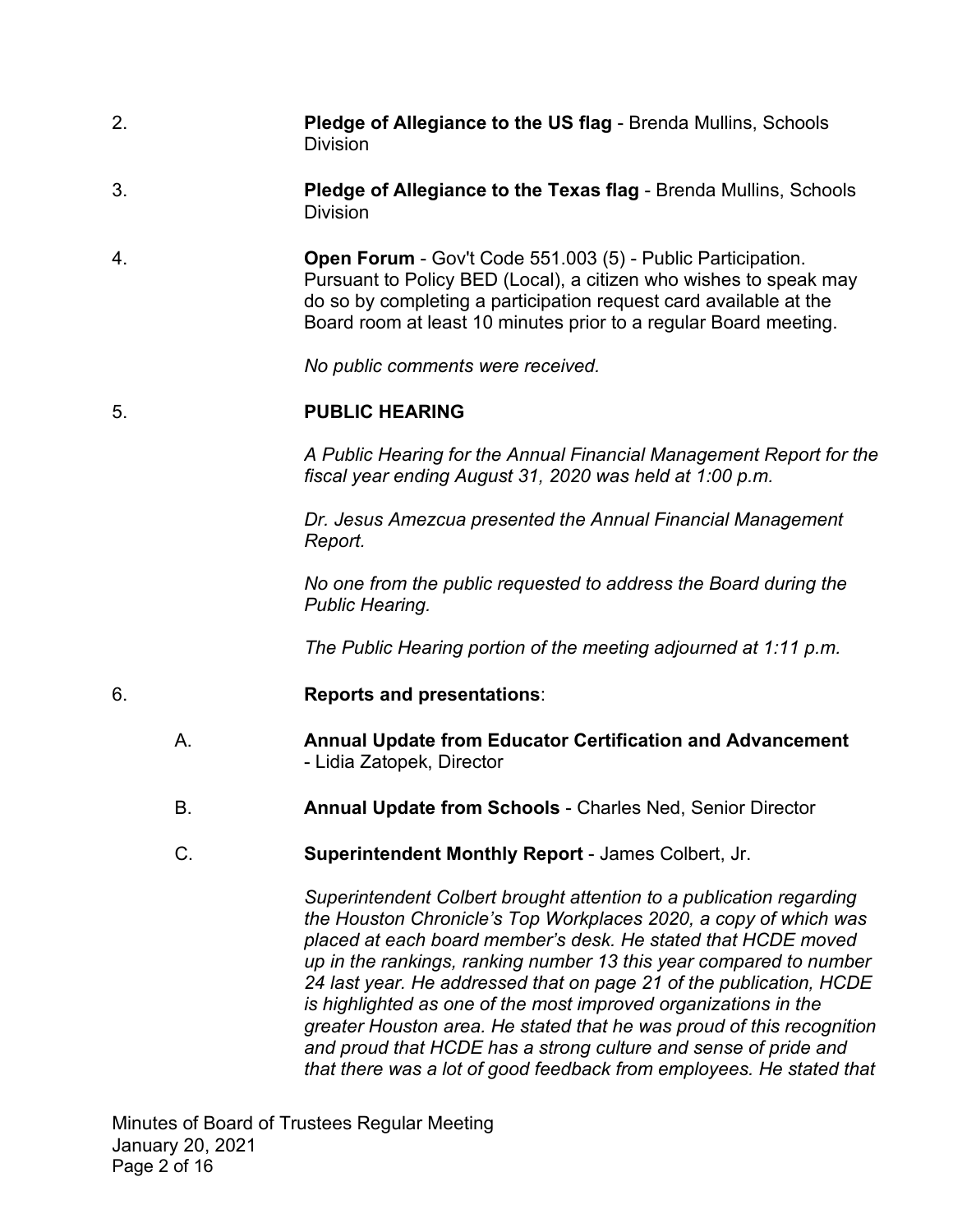*the survey included in the process will be broken down and shared with the executive leadership team, who will share the feedback with leadership team to continue to refine and work on best practices and hopefully make it to the number one ranking next year.* 

 *stating that normally there would be a formal ceremony, but in light of members were public servants and that board members have the HCDE Head Start student, and a swag bag. Individual photos of Mr. Colbert recognized that this month across the country was a month to honor board members. He recognized the HCDE board, COVID, HCDE is exercising discipline in not having a large gathering. He pointed out that almost everyone in the audience with a few exceptions were employees of HCDE. He stated that the board option of getting paid \$6 per meeting, not to exceed \$72 per year. He recognized that board members take off of work, as board meetings are in the middle of the day. Board members also spend time on their own preparing for the meetings. He stated that he'd been a superintendent for 11 years and he advises other superintendents that their professional development will come from their trustees and trustees are the ones who will help them to grow. He stated that some of the HCDE trustees have been with HCDE for a long time even before they were on the board and attended meetings in the audience or watching on YouTube. He recognized that they were truly dedicated to the cause of trying to help people in Harris County, through public service. Mr. Colbert mentioned there were several things the board would be receiving today in recognition of their services, including a certificate of recognition. Mr. Colbert brought attention to a video that was put together by the communications division and stated that each board member will have his/her video appear on HCDE's website and social media. After showing the video, Mr. Colbert and executive leadership team members presented each board member with HCDE shirts and jackets, a plaque with each trustee's name that included a photograph of an each board member holding his/her plaque were taken.* 

### D. **Report of the Board Feasibility Subcommittee** - Richard Cantu

*Richard Cantu gave a brief update regarding the equine therapy workshop held last week. He stated this was an unprecedented and tremendous opportunity to partner with the county. He stated the board has provided plenty of feedback and input to the administration based on the proposal and plan. He stated they would continue to discuss the opportunity next month with another board workshop and hopefully be ready to take action in the near future.*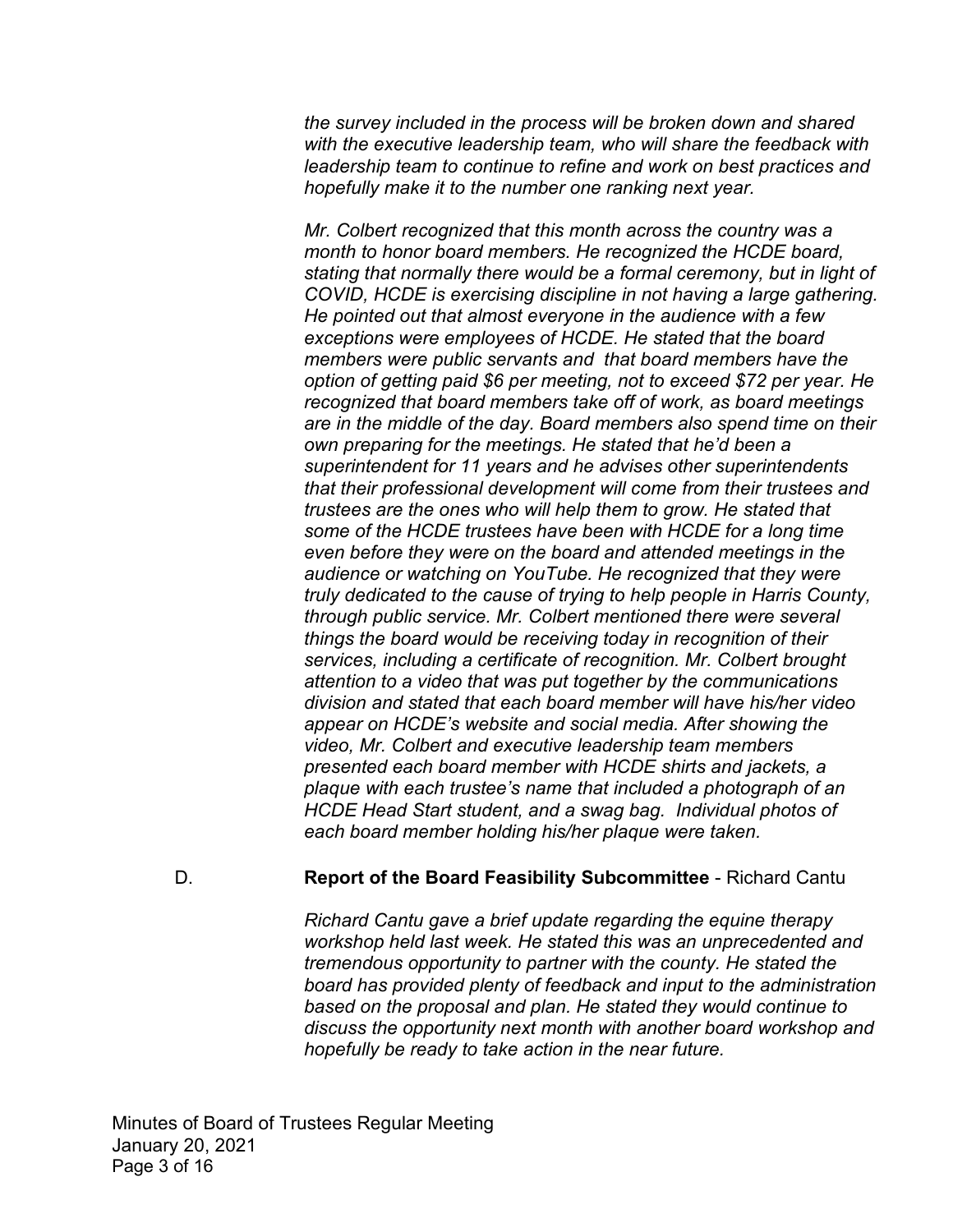participation in a board or HCDE-related conference, event, activity, E. **Other reports from Board members** concerning attendance or or committee; accolades for an HCDE staff member or other deserving person.

> *Richard Cantu stated that although he was not able to be present for take HCDE to the next level. the new board members' swearing-in ceremony, he wanted to personally welcome Trustee Brown and Trustee Davis to the board and that he was excited and looking forward to working with them to*

*Erica Davis thanked Mr. Cantu for his comment and stated that she felt welcomed and looks forward to working with all board members and serving.* 

*David Brown thanked Trustee Cantu and thanked everyone for all their hard work. He thanked Dr. Ned and his team and Mrs. Zatopek for their work. He stated it was an honor and privilege to be there and that he plans on working his absolute hardest to take HCDE to the next level. He stated he was here to learn from some great people and recognized Mr. Colbert and Trustee Dick.* 

- F. **Monthly Financial Reports through 12/31/2020**  Jesus Amezcua, Assistant Superintendent for Business Services
- 8. B. **Consider acceptance of the 2019-2020 Annual Financial Audit (including required annual single audit report),** the fund balance categories and amounts as presented in the report and in the attached resolution for committed fund balance. The audit was conducted by Whitley Penn LLP.

 *required annual single audit report), the fund balance Motion made by Danny Norris, seconded by Richard Cantu to accept the 2019-2020 Annual Financial Audit (including categories and amounts as presented in the report and in the attached resolution for committed fund balance. The audit was conducted by Whitley Penn LLP.* 

*A brief overview of the financial audit was given by external audit, firm Whitley Penn LLP, represented by Celina Cereceres.* 

*Motion passes with 7-0 voting to accept.* 

*Motion made by Danny Norris, seconded by Amy Hinojosa to approve all items on the consent agenda.* 

 January 20, 2021 Minutes of Board of Trustees Regular Meeting Page 4 of 16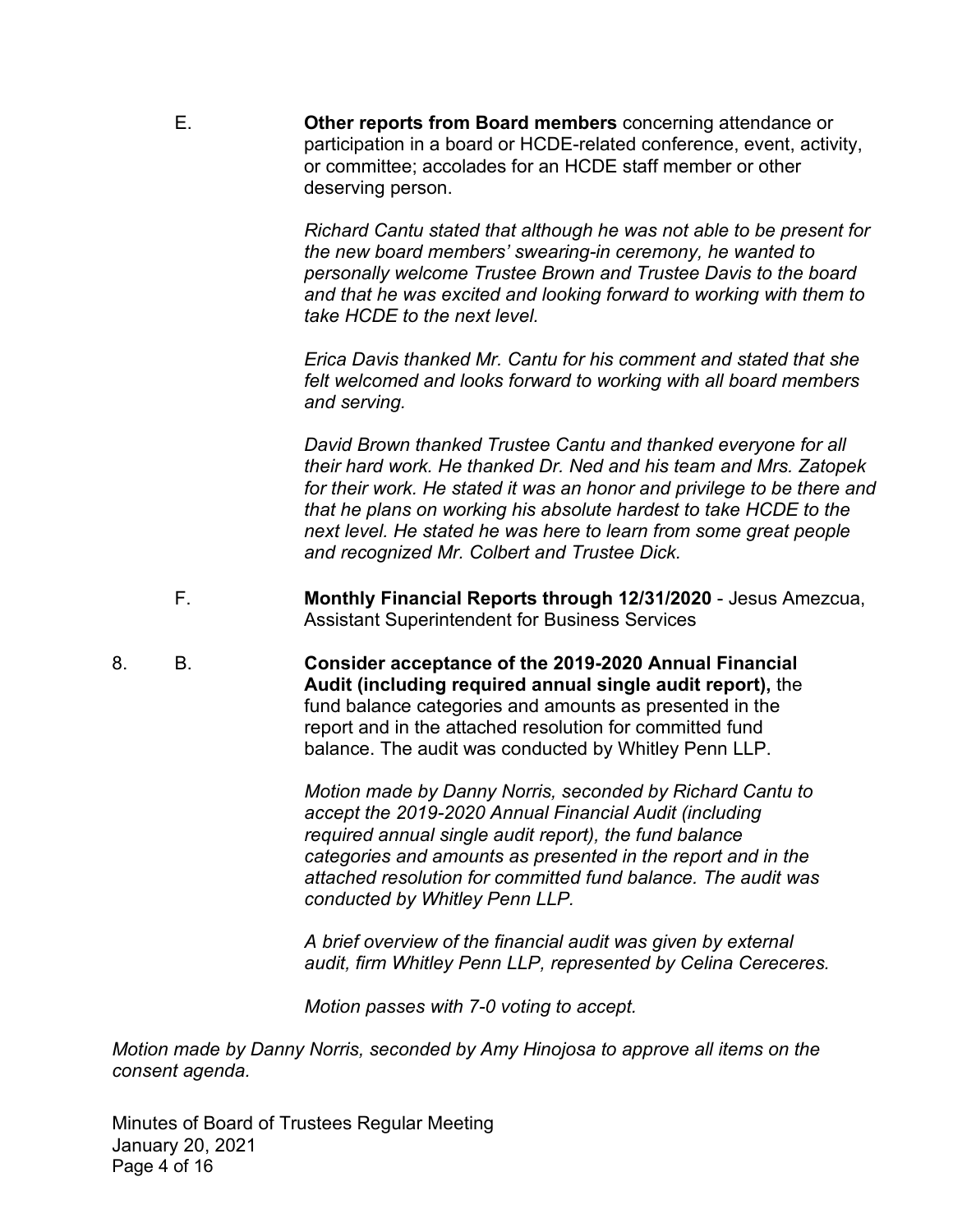*Motion passes with 7-0 voting to approve all items on the consent agenda.* 

# 7. **ACTION ITEMS - CONSENSUS**

- A. Consider approval of the following Business Services items:
	- 1. December 2020 Disbursement Report
	- 2. Monthly Budget Amendment Report
	- 3. Monthly Investment Report for December 2020.
- B. Consider approval of the following Board Meeting Minutes:
	- 1. 12-9-2020 Feasibility Committee Meeting
	- 2. 12-16-2020 Regular Board Meeting
- C. Consider ratification/approval of the following Interlocal Contracts:
	- 1. **Consider ratification of Interlocal Contract (expenditure) for FY21 CASE for Kids Partnership grant** with Houston Independent School District in the aggregate amount of \$97,000 to serve 710 students.
	- 2. **Consider approval of Interlocal Agreement (revenue) between The Center for Safe and Secure Schools and Humble Independent School District** for Safety and Security Audits over three years in the total amount of \$74,373.
- D. Consider approval of the following items for the HCDE Choice Partners Cooperative:
	- **21/019SG for Workplace Health & Safety with the following vendors:** Acrylic Source+ (#21/019SG-01); Ascend Inc. (#21/019SG-03); Diamond Business Services, Inc. (#21/019SG-04); JF Filtration, Inc. dba Joe W. Fly Co. Inc. (#21/019SG-05); Laird Plastics, Inc. (#21/019SG-06); Liberty 1. **Consider approval of the Contract Award for job no.**  Performance Materials, Inc. (#21/019SG-02); Complete Supply, Data Products, Inc. dba Liberty Office Products (#21/019SG-07);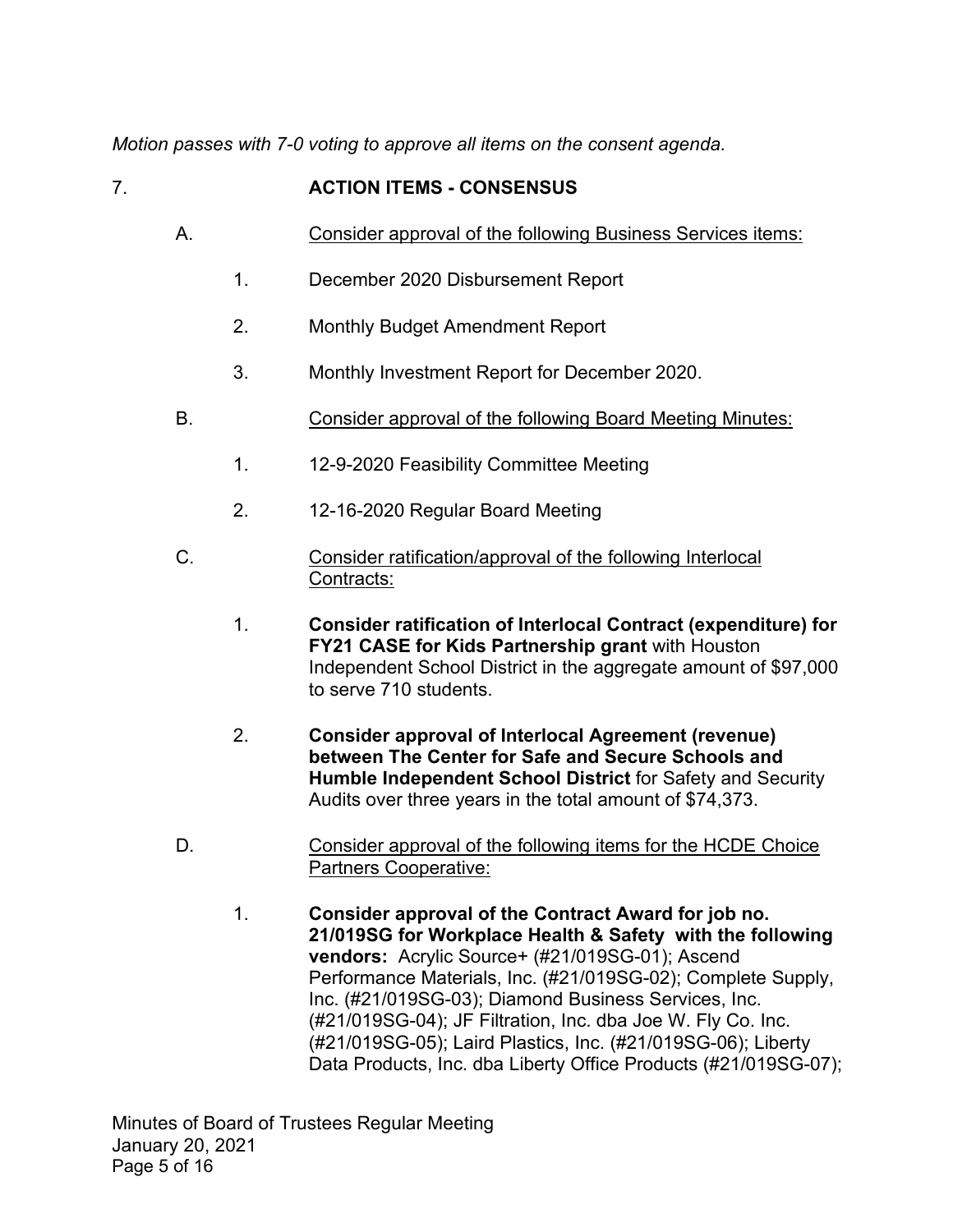National Signs, LLC (#21/019SG-08), and Sand Dune Ventures, Inc. dba TableKiosk (#21/019SG-09) for the period 01/20/2021 through 01/19/2022.

- **Items with the following vendors:** PDG Industries, LLC dba 10); Scholastic Library Publishing, Inc. (#21/020SG-11); School 2. **Consider approval of the Contract Award for job no. 21/020SG for Early Childhood Supplies and Related**  Alamo Classroom Solutions (#21/020SG-01); Alison's Trading Corp dba Alison's Montessorri & Educational Materials (#21/020SG-02); Beyond Play, LLC (#21/020SG-03); Butler Business Products, LLC (#21/020SG-04); Committee for Children (#21/020SG-05); Earlychildhood, LLC dba Discount School Supply (#21/020SG-06); Footsteps2Brilliance, Inc. (#21/020SG-07); J.R., Inc. (#21/020SG-08); Kaplan Early Learning Company (#21/020SG-09); Lakeshore Equipment Company dba Lakeshore Learning Materials (#21/020SG-Health Corporation (#21/020SG-12); School Specialty, LLC (#21/020SG-13) Therapro, Inc. (#21/020SG-14), and Wood, Etc. Co. (#21/020SG-15) for the period 01/20/2021 through 01/19/2022.
- **21/022KN for Online Virtual Conference Platform Host with the following vendors:** Tracy Gorham dba Cranium Cafe, LLC 3. **Consider approval of the Contract Award for job no.**  dba ConexED (#21/022KN-01); In-Depth Events, Inc. (#21/022KN-02), and Rukas Kultura (#21/022KN-03) for the period 01/20/2021 through 01/19/2022.
- 4. **Consider approval of assignment of contract for job no. 18/056KD-42 for Technology Hardware, Software and Services** from Southeast Texas Horizons, LLC dba New Horizons CLC of Houston to United Training Commercial, LLC dba United Training. The effective date of the Consent for Assignment is January 20, 2021.
- Texas; White Oak ISD, White Oak, Texas, and Marana Unified 5. **HCDE Interlocal Agreements with:** Assistance League of Austin, Austin, Texas; Texas A&M-Central Texas, Killeen, Texas; Canton ISD, Canton, Texas; City of Lubbock, Lubbock, School District #6, Marana, Arizona.
- E. Consider approval of the following items for Internal Purchasing: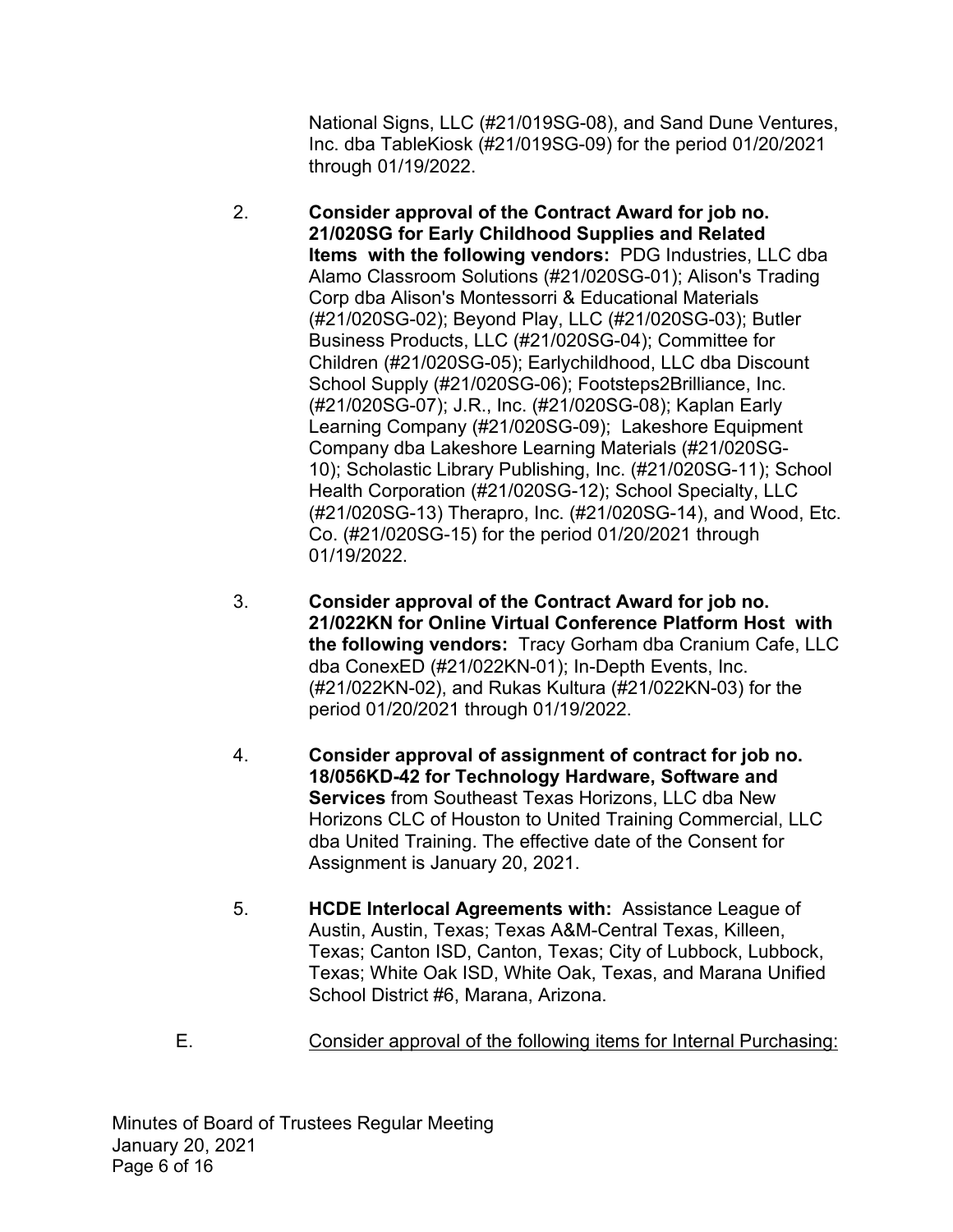1. **Consider ratification to the revision of CH Local FY 2021** for the following vendors:

> - Childcare Careers, LLC - replace job  $\#$  18/035KJ with job  $\#$ 18/035YR and increase amount to \$300,000 (original amount of \$200,000)

 \$250,000 (original amount \$150,000) - Kaplan Early Learning Company - increase amount to

- Sheldon ISD - increase amount to \$576,000 (original amount \$531,000)

- KQC Investors - add job #s 16/013YR, 10/059JG, 09/058JC and locations Tidwell, Baytown, and Coolwood

 Vendors were originally approved under CH Local at the August 19, 2020 Board meeting.

 **job no. 21/005IA for CASE for Kids Content Area Services and Trainers with the following vendors:** Anthropology Arts Tutoring; Thomas Educational Solutions, LLC; Writers in the of Houston; for the period 02/01/2021 through 01/31/2022. 2. **Consider approval of Contract Award first year option for**  (Voices Advance, LLC); BE GLAD, LLC; Children's Museum Houston (Children's Museum, Inc.); Coaching Consultants Team; Dr. Mike!; Expressions Productions (1972); GO-Strategic Management Services; Houston: reVision; Innovation Bridge, Inc.; Judi Stallings; Konnecting the Dots Developmental Institute; Mosley School of Oratory; Niroga Institute; NO EGO APPAREL(NO EGO, INC.); PowerUp Fitness, LLC; Tackle Schools; XYZprinting, Inc. (Chien); and Young Audiences, Inc.

# 8. **ACTION ITEMS - NON-CONSENSUS**

 (#21/019SG-04); JF Filtration, Inc. dba Joe W. Fly Co. Inc. (#21/019SG-05); Laird Plastics, Inc. (#21/019SG-06); Liberty A. **Consider approval of the Contract Award for Choice Partners job no. 21/019SG for Workplace Health & Safety with the following vendors:** Acrylic Source+ (#21/019SG-01); Ascend Performance Materials, Inc. (#21/019SG-02); Complete Supply, Inc. (#21/019SG-03); Diamond Business Services, Inc. Data Products, Inc. dba Liberty Office Products (#21/019SG-07); National Signs, LLC (#21/019SG-08), and Sand Dune Ventures, Inc. dba TableKiosk (#21/019SG-09) for the period 01/20/2021 through 01/19/2022.

*Andrea Duhon left the meeting at 2:30 p.m.*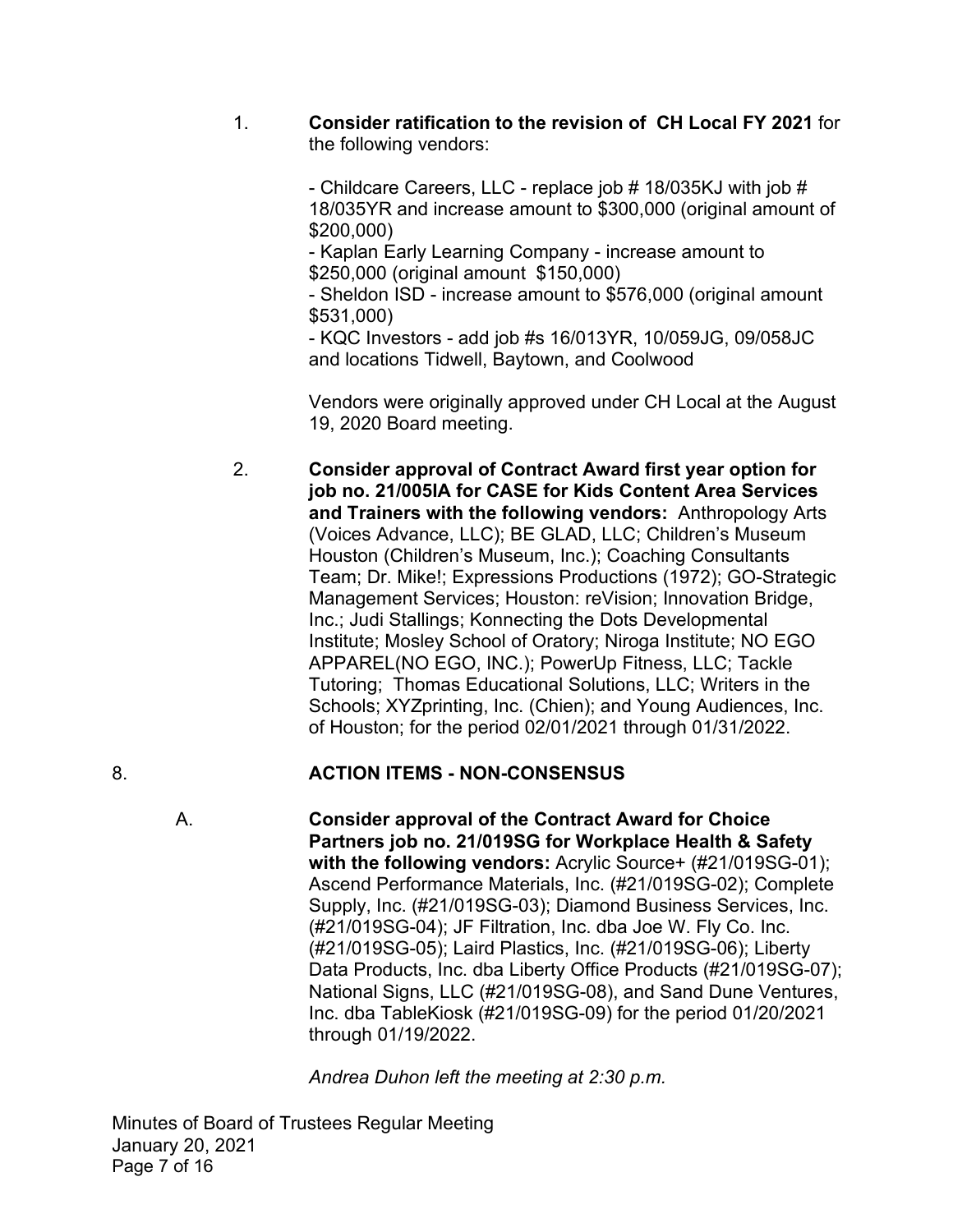*04); JF Filtration, Inc. dba Joe W. Fly Co. Inc. (#21/019SG-05); Motion made by Danny Norris, seconded by Amy Hinojosa to approve the Contract Award for Choice Partners job no. 21/019SG for Workplace Health & Safety with the following vendors: Acrylic Source+ (#21/019SG-01); Ascend Performance Materials, Inc. (#21/019SG-02); Complete Supply, Inc. (#21/019SG-03); Diamond Business Services, Inc. (#21/019SG-Laird Plastics, Inc. (#21/019SG-06); Liberty Data Products, Inc. dba Liberty Office Products (#21/019SG-07); National Signs, LLC (#21/019SG-08), and Sand Dune Ventures, Inc. dba TableKiosk (#21/019SG-09) for the period 01/20/2021 through 01/19/2022.* 

*Motion passes with 6-0 voting to approve.* 

 **services to the HCDE Head Start - Early Head Start and EHS**  through 12/31/2021 in the aggregate amount of \$65,000  *Motion made by Danny Norris, seconded by Amy Hinojosa to - Early Head Start and EHS Child Care Partnerships sites for the Early Head Start - CCP) (fully funded by Head Start funds).*  C. **Consider ratification of the Service Agreement with Julie Smith (RFP #21/001YR) to provide disability consulting Child Care Partnerships sites** for the period of 01/01/2021 (\$50,000 for Head Start and \$15,000 for Early Head Start - CCP) (fully funded by Head Start funds). *ratify the Service Agreement with Julie Smith (RFP #21/001YR) to provide disability consulting services to the HCDE Head Start period of 01/01/2021 through 12/31/2021 in the aggregate amount of \$65,000 (\$50,000 for Head Start and \$15,000 for* 

*Motion passes with 6-0 voting to ratify.* 

 D. **Consider approval to purchase computer items (75 laptops, 40 laptop bags, 75 laptop warranties, and 2 monitors)** for School-Based Therapy Services from CDW-G (job no. 18/056KD-13) in the total amount of \$[84,514.33](https://84,514.33)

> *approve the purchase of computer items (75 laptops, 40 laptop Motion made by Erica Davis, seconded by Danny Norris to bags, 75 laptop warranties, and 2 monitors) for School-Based Therapy Services from CDW-G (job no. 18/056KD-13) in the total amount of \$[84,514.33](https://84,514.33). Motion passes with 6-0 voting to approve.*

 January 20, 2021 Minutes of Board of Trustees Regular Meeting Page 8 of 16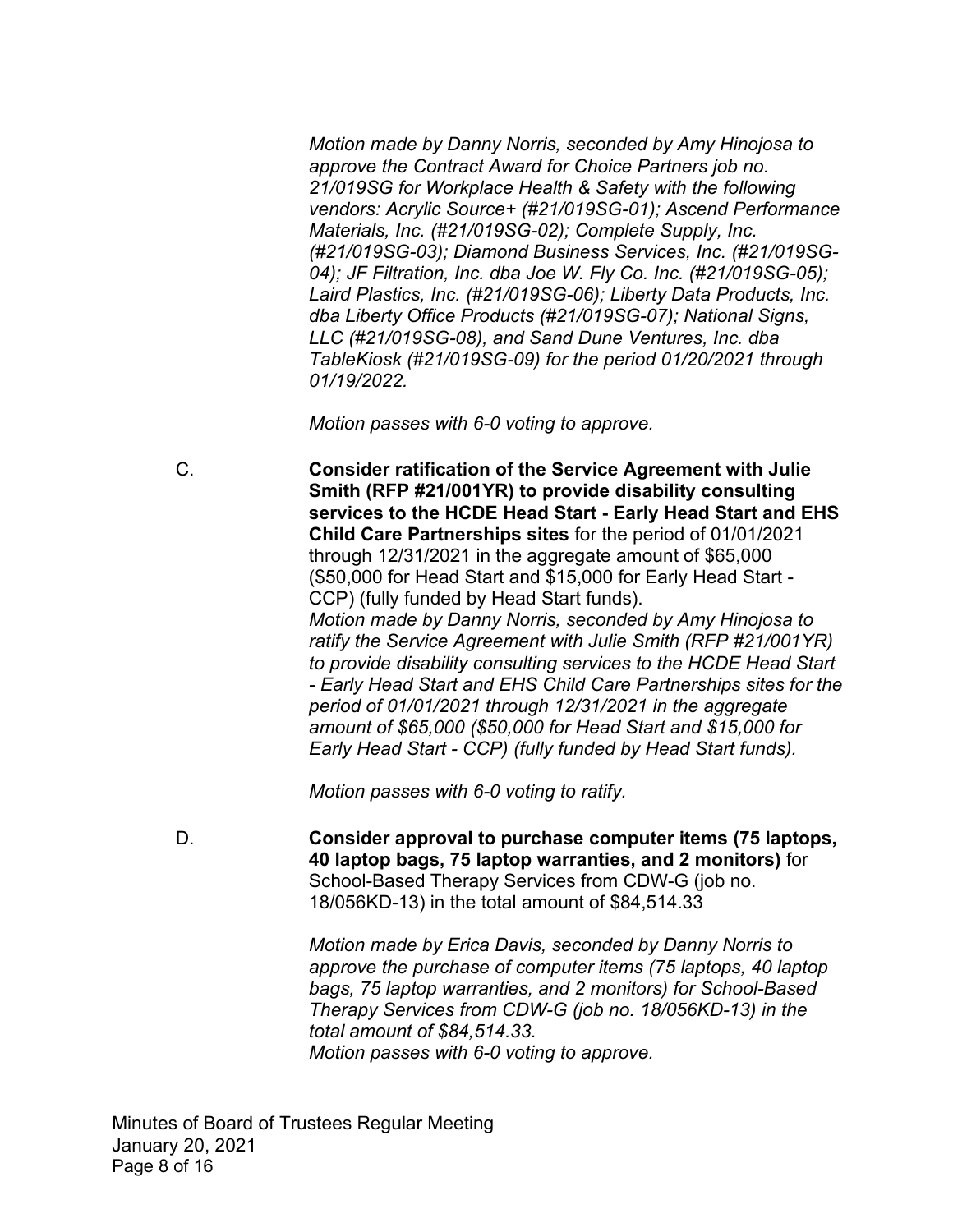*The board entered into Closed Session at 2:32 p.m.* 

9. **EXECUTIVE SESSION** Under the Texas Government Code pursuant to any and all purposes permitted by Sections 551.001-551.084, including, but not limited to: 551.071; 551.074

> *Andrea Duhon returned to the meeting during Closed Session at 2:35 p.m.*

# A. **EMPLOYMENT:**

- 2 TS Teachers Academic and Behavior School West
- A-7 Director Adult Education
- 1 TS Teacher Fortis Academy
- B. Deliberate the appointment, employment, evaluation, reassignment, duties, discipline and/or dismissal of HCDE employees.

*The board entered into Open Session at 2:47 p.m.* 

10. **RECONVENE** for possible action on items discussed in executive session

### A. **EMPLOYMENT:**

2 - TS Teachers - Academic and Behavior School West

A-7 Director - Adult Education

1 - TS Teacher – Fortis Academy

*Motion made by Danny Norris, seconded by Andrea Duhon to approve employment for the following positions: 2 - TS Teachers - Academic and Behavior School West* 

- *A-7 Director - Adult Education*
- *1 - TS Teacher Fortis Academy*

*Motion passes with 7-0 voting to approve.*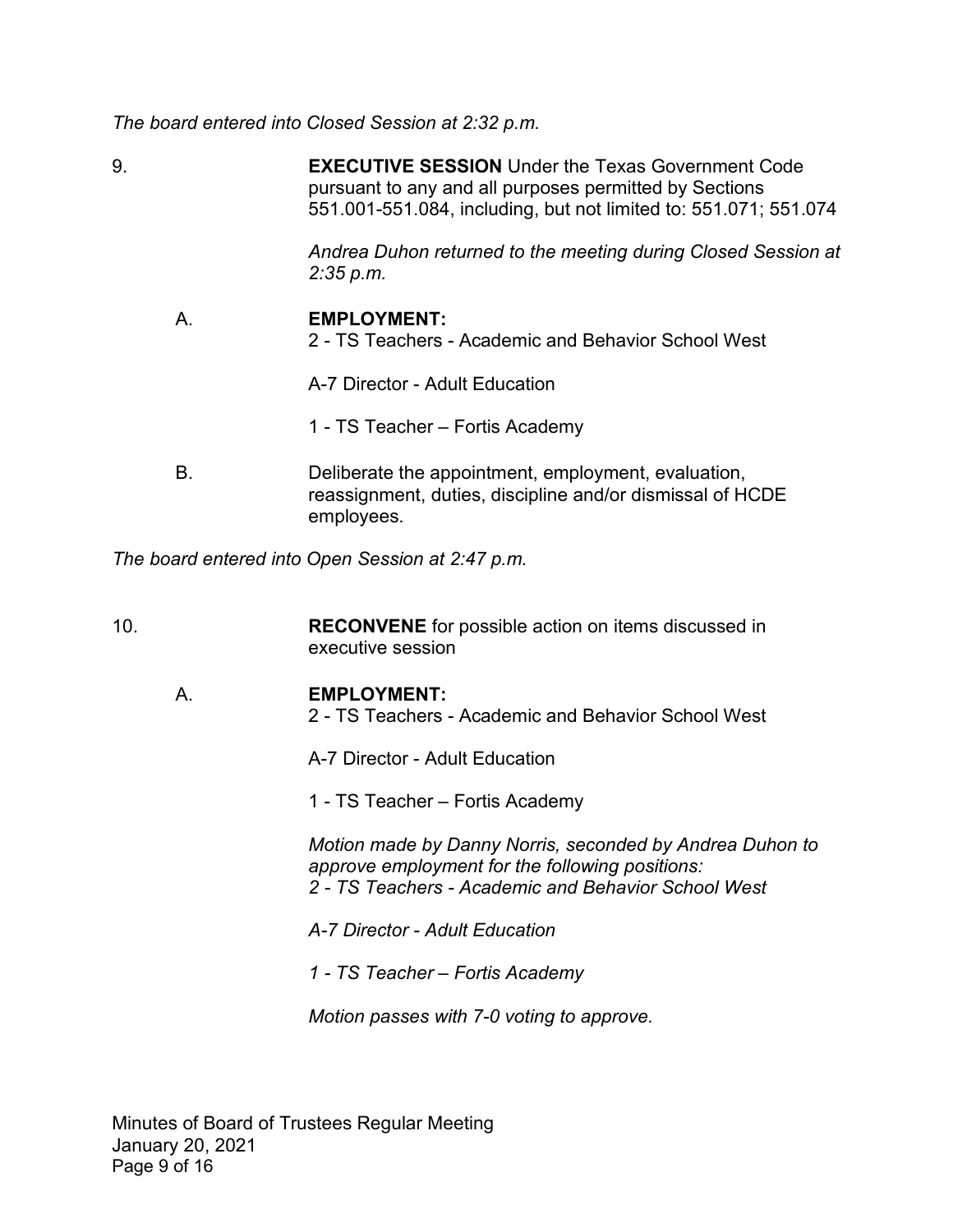#### 11. **Discussion and possible action regarding future agenda items**

*Andrea Duhon mentioned that she is looking forward to the upcoming board retreat to discuss priorities for the coming year.* 

 *number of vacant board member spots on committees and with the general public and that the board members at least Eric Dick suggested further discussion for board members to possibly start reading to Head Start children. He stated that board members all seem interested and excited to pursue this idea. He suggested further discussion of HCDE possibly providing funding for teachers for school supplies. He mentioned this was something that board members may want to begin discussing during the board retreat. He further recognized the subcommittees and suggested further discussion of this during the retreat and discussed the possibility of adding and eliminating specific committees and subcommittees. He stated a Citizen Advisory Committee policy was recently created and suggested further discussion on appointing special committees evaluate whether or not to proceed with a Citizen Advisory Committee.* 

# 12. **INFORMATION ITEMS**

- A. **Human Resources Information Items**
- B. **Employee Count**

### **\$211,570)** C. **Revenue contracts less than \$50,000 (Cumulative total**

- Between School Division and Sheldon ISD, Student contract, \$6,250
- Between School Division and Galveston ISD, Student contract, \$23,859
- Between School Division and KIPP Texas Public School, Student contract, \$41,210
- Between School Division and New Caney ISD, Student contract, \$47,706
- Between School Division and Goose Creek Consolidated ISD, \$25,000
- Between School Division and Robstown ISD, Classroom Management Training, [\\$8,480.25](https://8,480.25)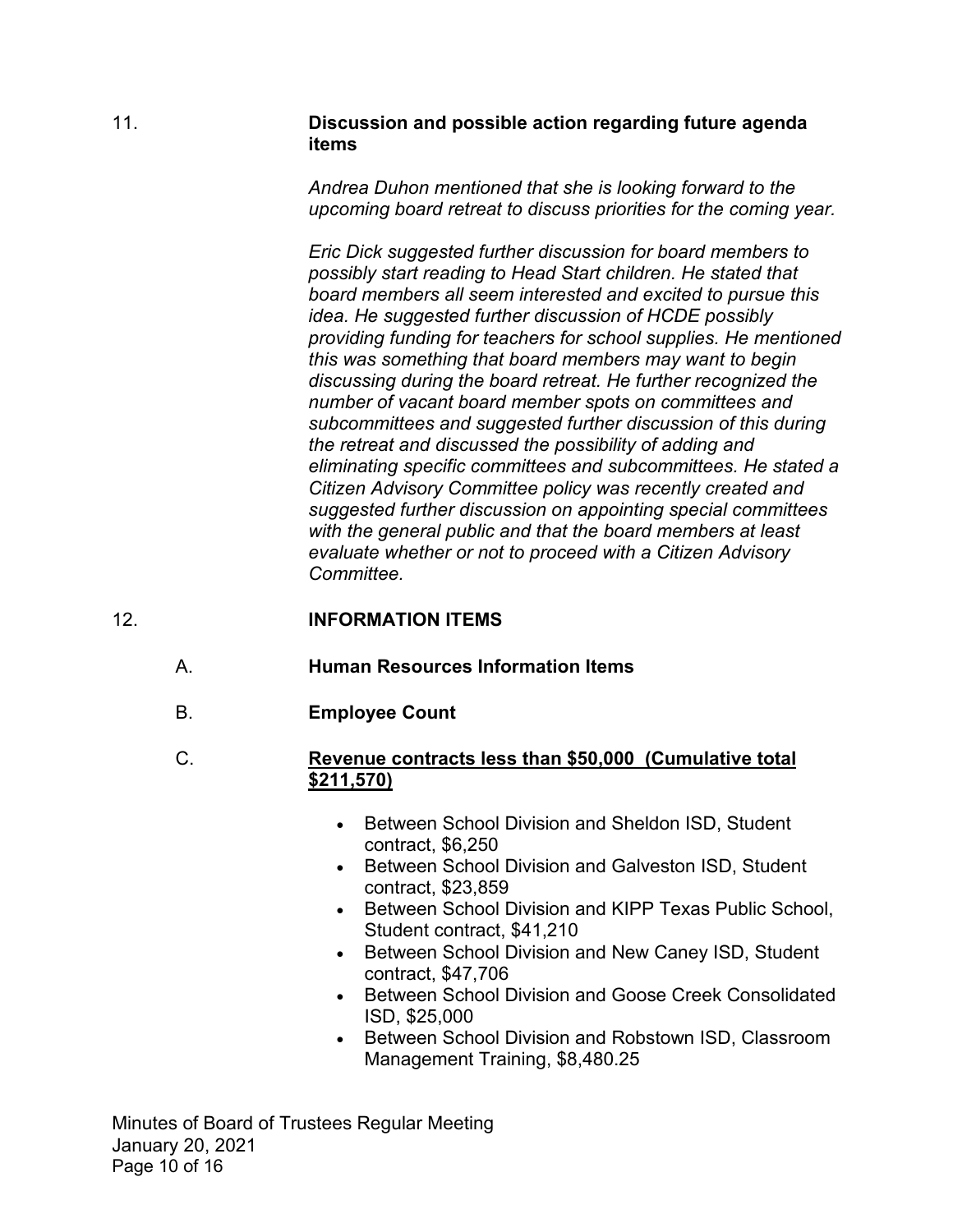- Between Teaching Learning Center and HCDE School Division, Digital Teaching and Learning, \$12,500
- • Between School Division and Wharton ISD, Student contract, \$23,853
- Provide Capturing Kids' Hearts training, \$15,000 • Between Teaching Learning Center and Flippen Group,
- MSD, Therapy Services, \$7,712 • Between School-Based Therapy Services and Stafford

# D. **Expenditure Interlocal contracts less than \$50,000**

- Between CASE and Alief ISD, "CASE for Kids Debates", \$12,000
- Between CASE and KIPP Texas Public Schools , "CASE for Kids Debates", \$4,000
- Between School Division and Region 4, "Classroom Observation for ABS West", \$7,150
- **for Kids City Connections for FY 20 - 21 with the following**  E. **CASE NOGA awards (expenditure) to implement the CASE entities:**

**2020-2021 City Connections Grantees** 

|   | <b>District</b> Applicant Organization | <b>Total Award</b><br>Amount |
|---|----------------------------------------|------------------------------|
| A | Girls on the Run- Greater<br>Houston   | \$5,000                      |
| A | Girlstart                              | \$5,000                      |
| A | Social Motion, Inc.                    | \$10,000                     |
| A | <b>Spring Spirit</b>                   | \$10,000                     |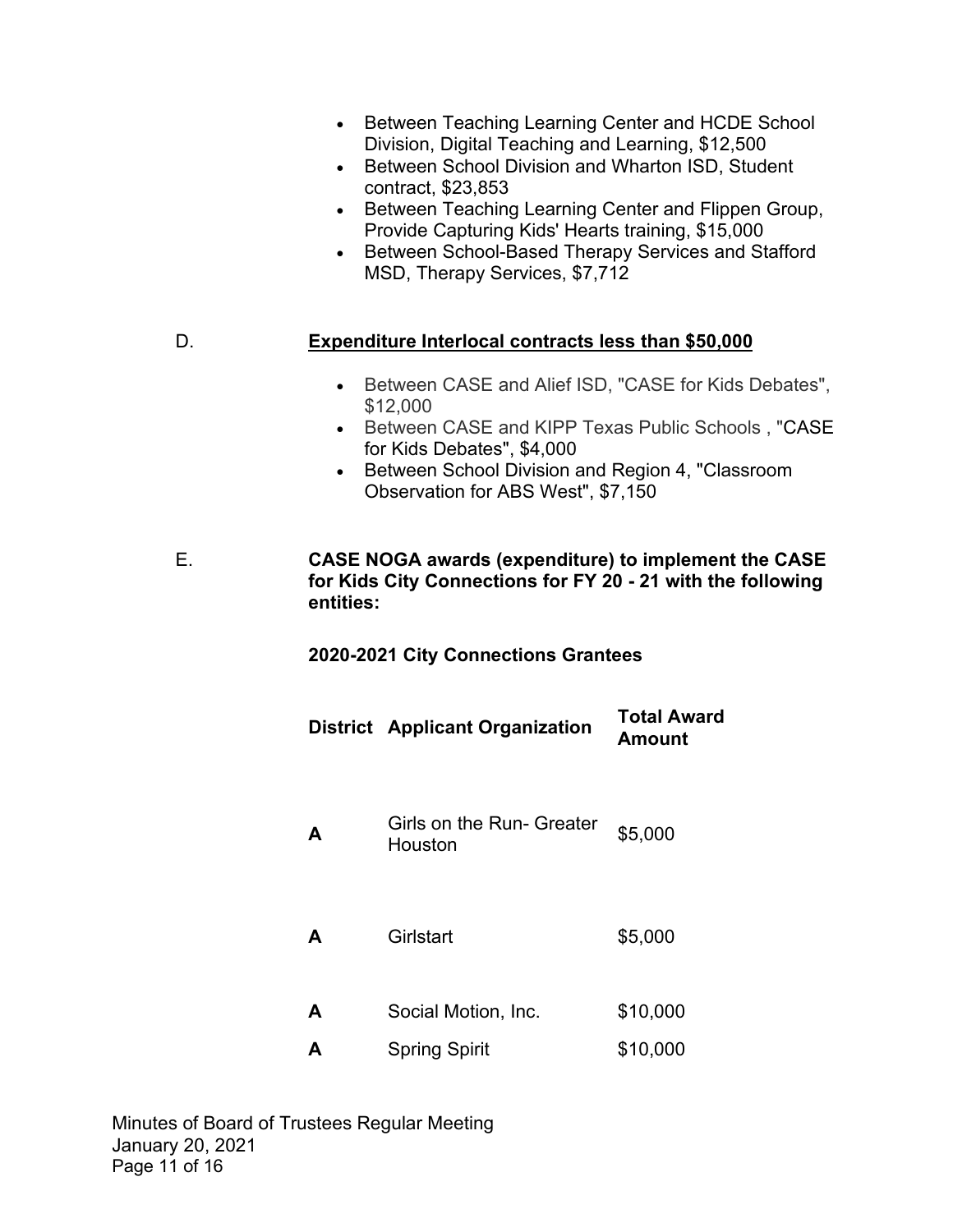| Α                   | Newspring                                                         | \$10,000            |
|---------------------|-------------------------------------------------------------------|---------------------|
| A                   | YMCA of Greater Houston \$10,000                                  |                     |
| В                   | <b>Christ Rose Foundation</b>                                     | \$10,000            |
| В                   | <b>Impacting Houston</b>                                          | \$12,500            |
| В                   | <b>ReTrain America</b>                                            | \$7,500             |
| в                   | <b>STEM Urban Perspective</b>                                     | \$10,000            |
| В                   | <b>Houston Hurricanes</b><br><b>Lacrosse Club</b>                 | \$5,000             |
| C                   | Evelyn Rubenstein Jewish<br><b>Community Center of</b><br>Houston | \$10,000            |
| $\overline{c}$<br>Ć | <b>EZ Kids Creativity Shell</b><br><b>HITS Theatre</b>            | \$7,500<br>\$10,000 |
| C                   | <b>National College</b><br><b>Readiness Institute</b>             | \$9,000             |
| C                   | <b>Urban Harvest</b>                                              | \$8,500             |
| C                   | Young Audiences, Inc. of<br>Houston                               | \$10,000            |
| D                   | <b>Bridging the Digital Divide</b>                                | \$5,000             |
| D                   | <b>Change Happens</b>                                             | \$5,000             |
| D                   | <b>FORGE for Families</b>                                         | \$5,000             |
| D                   | <b>Generation One</b>                                             | \$5,000             |
| D                   | Mufasa's Pride Rites of<br>Passage                                | \$5,000             |
| D                   | Social Motion, Inc.                                               | \$5,000             |
| D                   | <b>South Union Missionary</b><br><b>Baptist Church</b>            | \$5,000             |
| D                   | The Ensemble Theatre                                              | \$5,000             |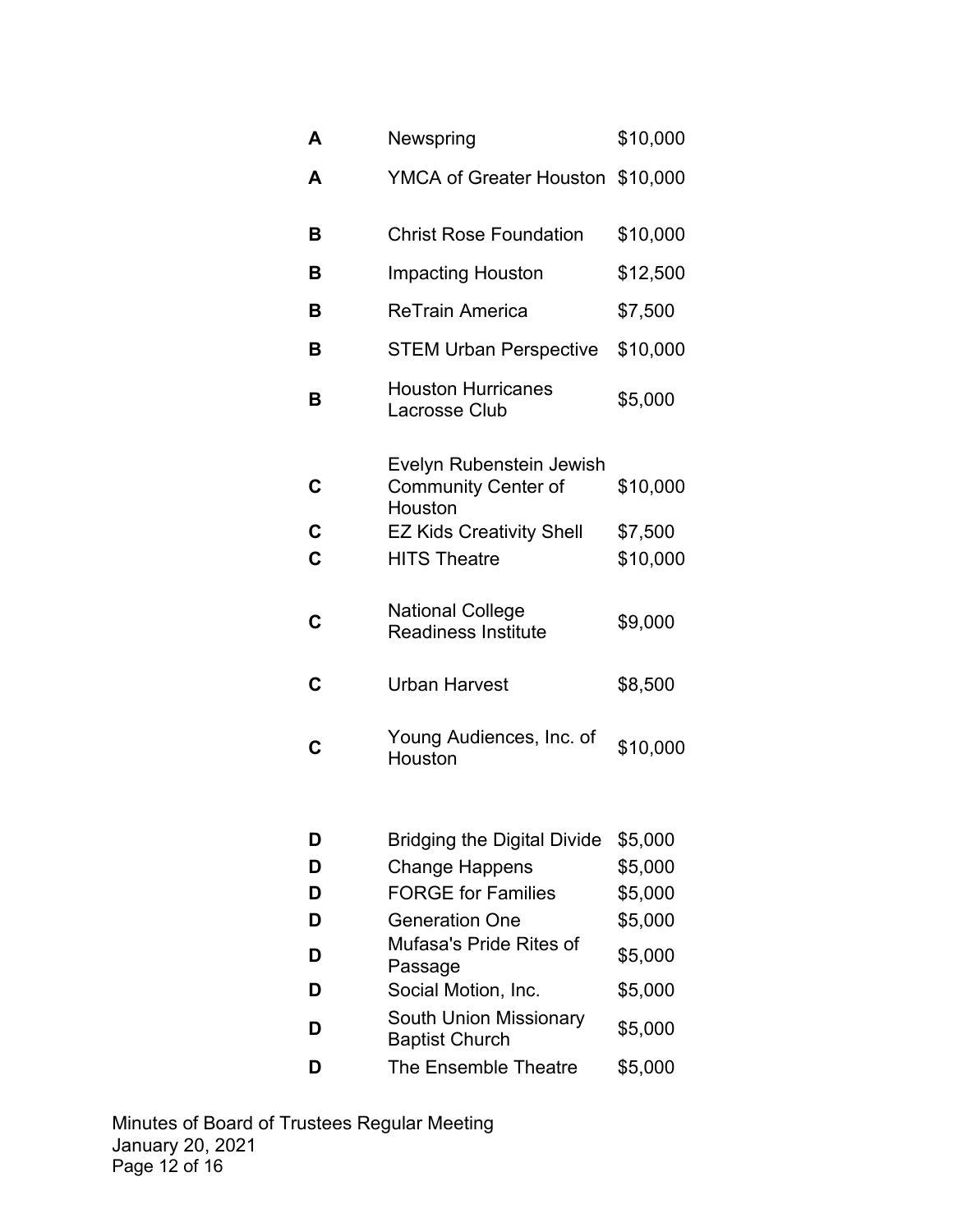| D      | <b>YWCA Houston</b>                                                                      | \$5,000                |
|--------|------------------------------------------------------------------------------------------|------------------------|
| Е<br>Е | <b>Diaz Music Institute</b><br><b>EZ Kids Creativity Shell</b>                           | \$9,351.24<br>\$10,000 |
| Е      | <b>National College</b><br><b>Readiness Institute</b>                                    | \$9,351.25             |
| Е      | <b>St. Martha Catholic School</b>                                                        | \$10,000               |
| Е      | The Village Learning and<br><b>Achievement Center</b>                                    | \$10,000               |
| F      | 5Works                                                                                   | \$15,000               |
| F      | Chinese Community Center\$10,000                                                         |                        |
| F      | Girlstart                                                                                | \$12,000               |
| F      | <b>Spirit of Youth Fencing</b>                                                           | \$9,000                |
| F      | The Ensemble Theatre                                                                     | \$20,000               |
| G      | Double Vision Dance                                                                      | \$7,000                |
| G      | <b>Family Point Resources</b>                                                            | \$10,000               |
| G      | Girls on the Run                                                                         | \$10,000               |
| G      | Partnership for the<br>Advancement and<br><b>Immersion of Refugees</b><br>(PAIR Houston) | \$8,000                |
| G      | YMCA of Greater Houston \$10,000                                                         |                        |
| н      | Association for the<br>Advancement of Mexican- \$5,000<br>Americans (AAMA)               |                        |
| н      | American Festival for the<br>Arts                                                        | \$5,000                |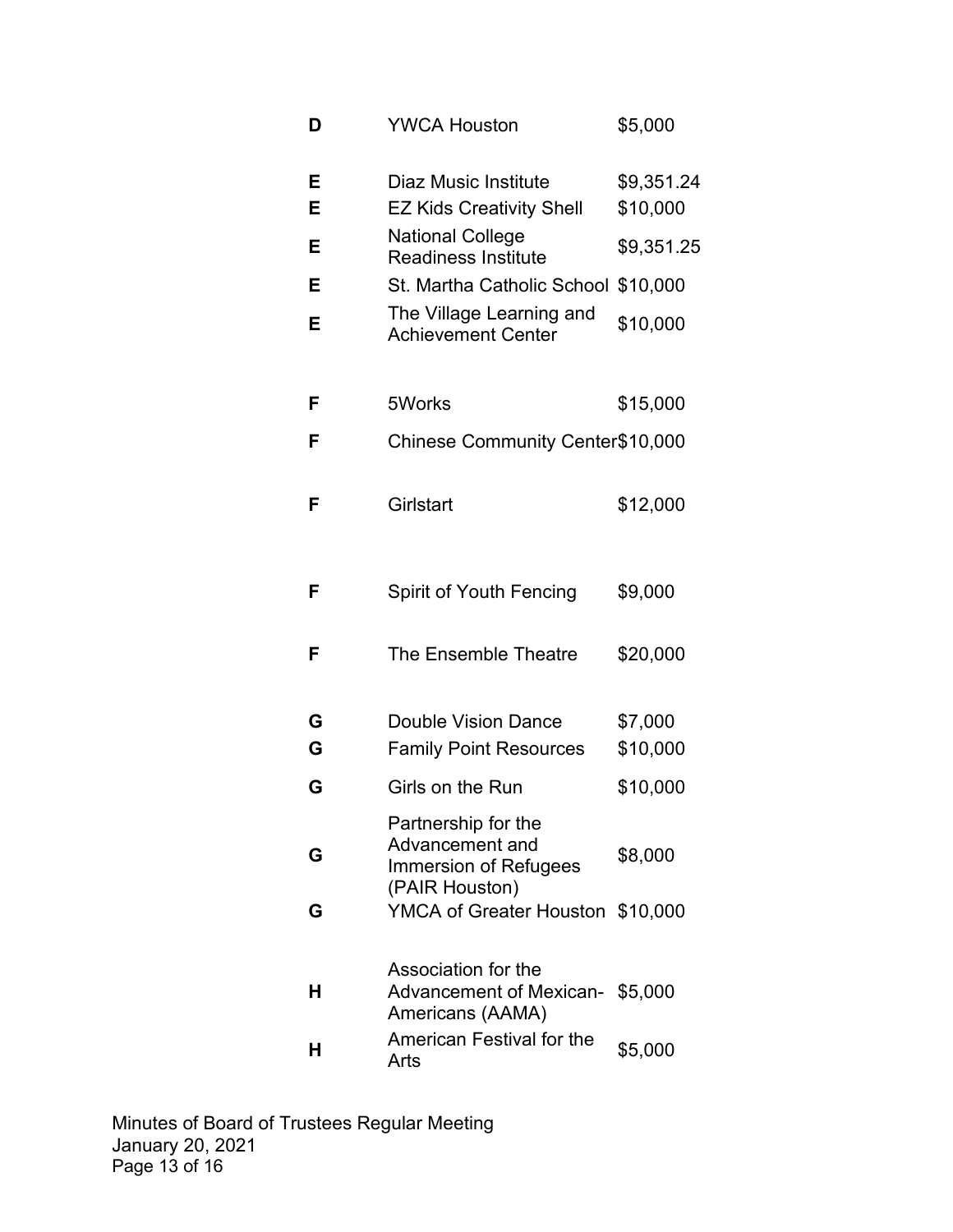| H. | <b>Color of Life Community</b><br><b>Resource and Activity</b><br>Center      | \$5,000     |
|----|-------------------------------------------------------------------------------|-------------|
| н  | Comp-U-Dopt                                                                   | \$10,000    |
| н  | <b>Fotofest International</b>                                                 | \$5,000     |
| н  | <b>Greater Emmanuel Family</b><br><b>Worship Center</b>                       | \$5,000     |
| н  | Houston Youth Symphony \$5,000                                                |             |
| н  | <b>Multicultural Education and</b><br>Counseling through the<br>Arts (MECA)   | \$5,000     |
| н  | STEM Urban Perspective \$5,000.00                                             |             |
| н  | Wesley Community Center \$5,000.00                                            |             |
| н  | Young Audiences of<br>Houston                                                 | \$5,000.00  |
| ı  | Association for the<br>Advancement of Mexican- \$5,000.00<br>Americans (AAMA) |             |
| ı  | Alliance Financial Ministries\$5,000.00                                       |             |
| ı  | Children's Museum of<br>Houston                                               | \$10,000.00 |
| ı  | <b>Greater Houston LULAC</b><br>Council 4967                                  | \$5,000.00  |
| I  | <b>Project GRAD Houston</b>                                                   | \$10,000.00 |
| ı  | The Woods Project                                                             | \$10,000.00 |

**J** 5Works \$[10,000.00](https://10,000.00)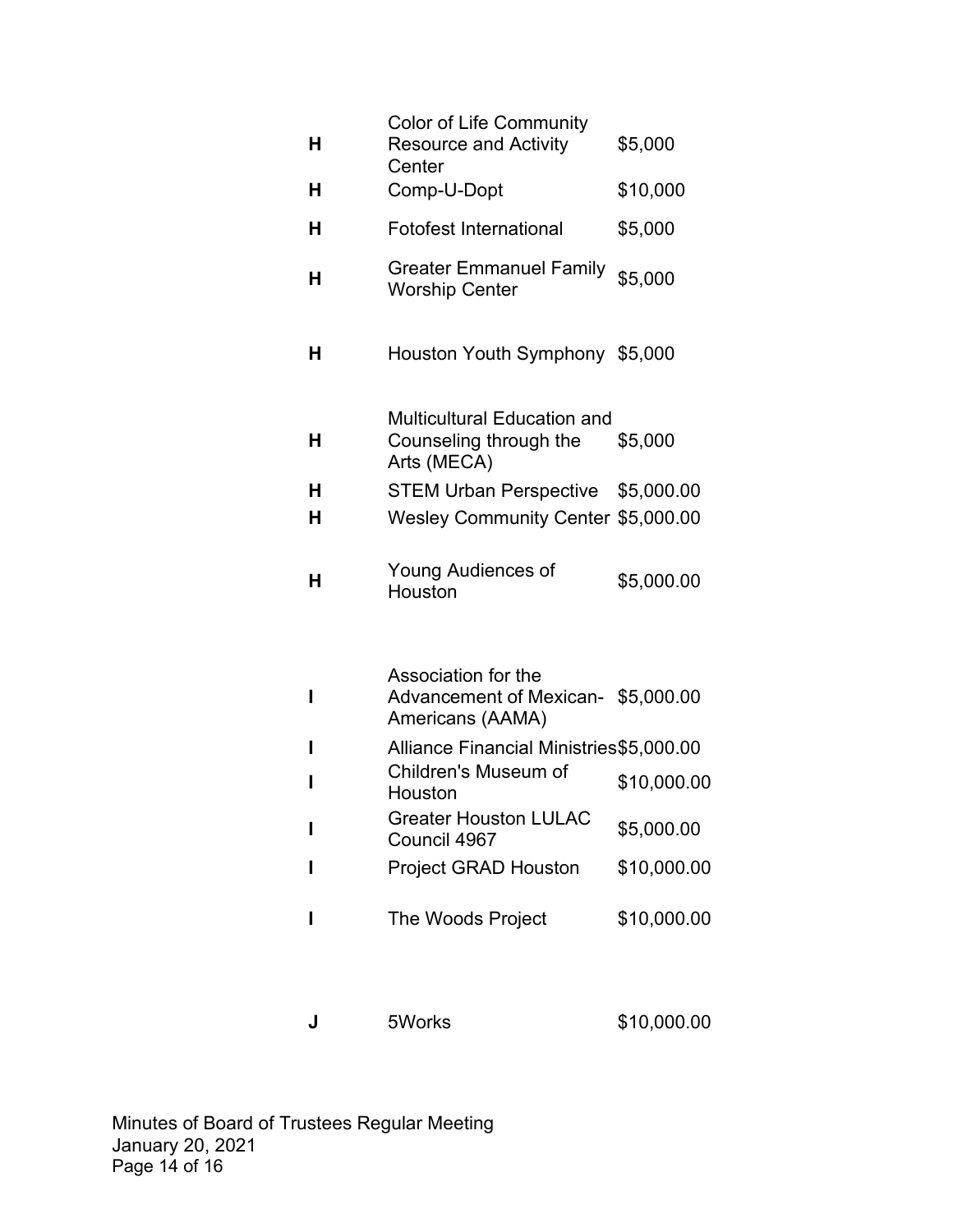| J | <b>American Festival for the</b><br>Arts                                                 | \$5,000.00   |
|---|------------------------------------------------------------------------------------------|--------------|
| J | Bridging the Digital Divide \$20,000.00                                                  |              |
| J | <b>Houston Marathon</b><br>Foundation                                                    | \$5,000.00   |
| J | Partnership for the<br>Advancement and<br><b>Immersion of Refugees</b><br>(PAIR Houston) | \$5,000.00   |
| J | <b>SEWA</b>                                                                              | \$5,000.00   |
| J | <b>The Alliance</b>                                                                      | \$5,000.00   |
|   | Boys & Girls Club of                                                                     |              |
| K | <b>Greater Houston</b>                                                                   | \$10,000.00  |
| K | College Community Career \$10,000.00                                                     |              |
| K | Mufasas Pride Rites of<br>Passage                                                        | \$10,000.00  |
| K | <b>SEWA</b>                                                                              | \$7,500.00   |
| K | Urban Outreach Inc.                                                                      | \$7,500.00   |
|   |                                                                                          | \$559,702.49 |

F. **Vendor National Precision, LLC. was awarded under job # 19/019KJ (**HVAC Testing and Balancing**)** at the 06/06/2019 Board meeting. The vendor's name appeared on the agenda item as "**National Precision, LLC.**" which was incorrect. The correct name is "National Precisionaire, LLC".

G. **Submission of grant proposal to the Kids Gardening Youth Garden Grant to support The Knights Kontainer** 

 January 20, 2021 Minutes of Board of Trustees Regular Meeting Page 15 of 16